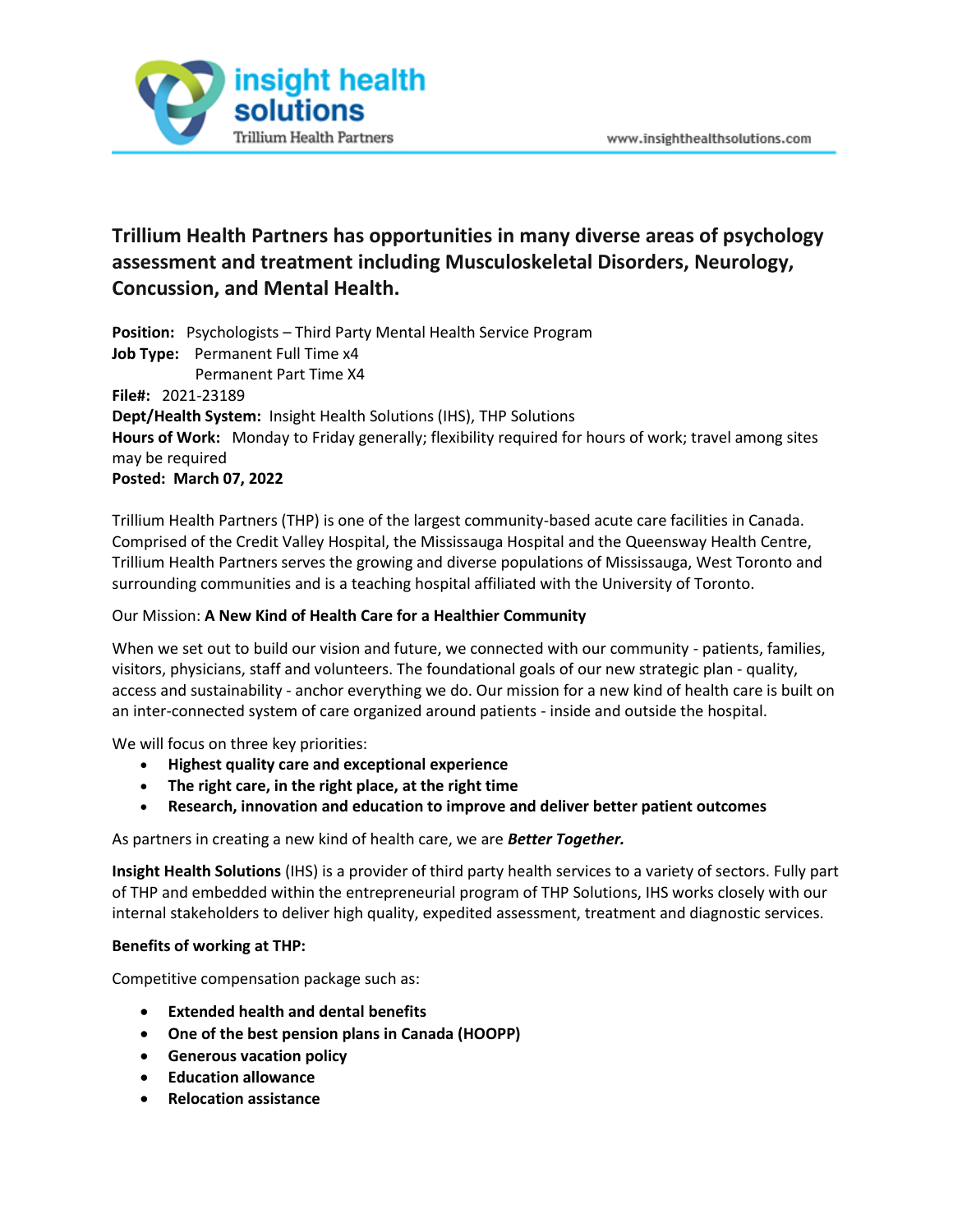

- Potential for growth in innovative program
- Hybrid or remote work options available

## **Job Description:**

Insight Health Solutions is seeking psychologists who have a passion for rehabilitation and a focus on function. The Psychologist is an integral member of the inter-professional assessment and treatment teams. The Psychologist will play a key role in the assessment and treatment of individuals referred to IHS from insurers and employers. They will work along with the Physicians, Psychiatrists, Social Workers Physiotherapists, Occupational Therapists amongst others to identify the client's clinical needs, and to support the journey to a full functional recovery. The Psychologist will liaise with external community healthcare providers and insurers to ensure a safe transition from our program to the community. Common diagnostic presentations include but are not limited to, anxiety, depression, adjustment disorders, somatic symptoms disorder, trauma, substance use, and Post Traumatic Stress Disorder.

The Psychologist will work closely with clients, customers, and clinicians to deliver high quality, evidence-based care that focuses on returning clients to function, and reduces impairment and disability. The ideal candidate will possess knowledge, skill and judgement in the area of disability assessment and treatment which includes but is not limited to expertise in contemporary psychometric instruments and testing. The ability to conduct effective, fair and ethical psychological assessments and interventions with persons with disabilities is an integral piece of this role.

In addition the assessment and treatment, the psychologist will have an opportunity to be involved in student supervision and teaching.

## **What you'll do:**

- Participate in independent and inter-professional assessments to formulate diagnosis, prognosis, treatment and return to work recommendations
- Provide 1:1 treatment as part of an inter-professional team
- Participate in clinical rounds to discuss challenging cases and identify solutions
- Provide clinical reports that assist with case management
- Collaborate with external groups including insurers and employers
- Provide supervision where appropriate

### **Educational Requirements and Qualifications:**

- Doctoral or Master's degree in Psychology from an accredited APA or CPA program
- Completion of APPI, CPA or CCPPP accredited internship/residency program
- Registration with College of Psychologists of Ontario
- \*\*\* **For out of province applicants, IHS will cover the cost of registration with the College of Psychologists of Ontario**
- Competency in clinical (required) and rehabilitation (preferred) scopes of practice
- Competency in the area of Clinical Psychology with no restrictions on license to practice